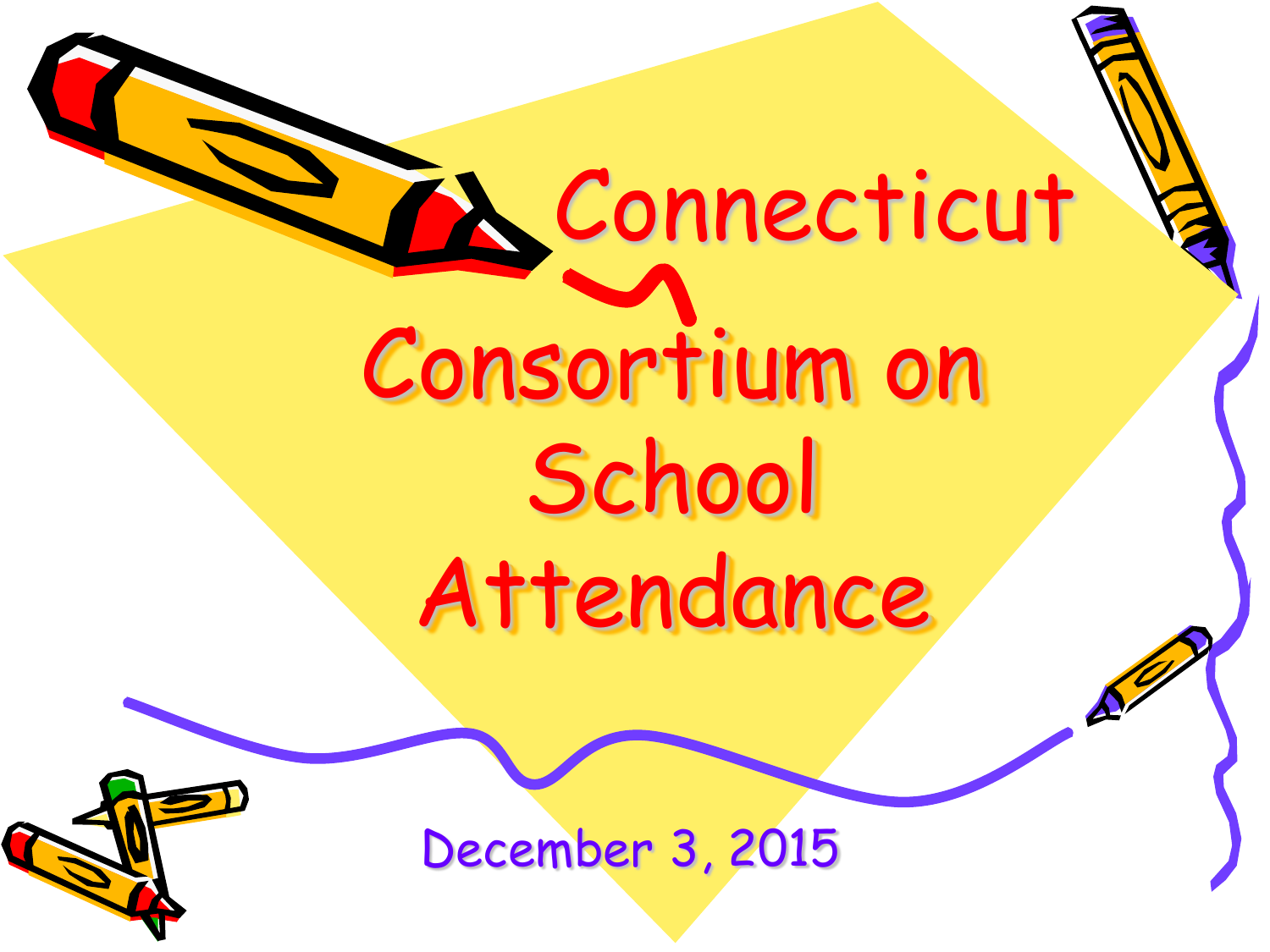## What is the Consortium?

- An association of local school and statewide agency representatives
- Focused on improving school attendance through data-driven planning
- Convened by the Juvenile Justice Advisory Committee (JJAC) in 2001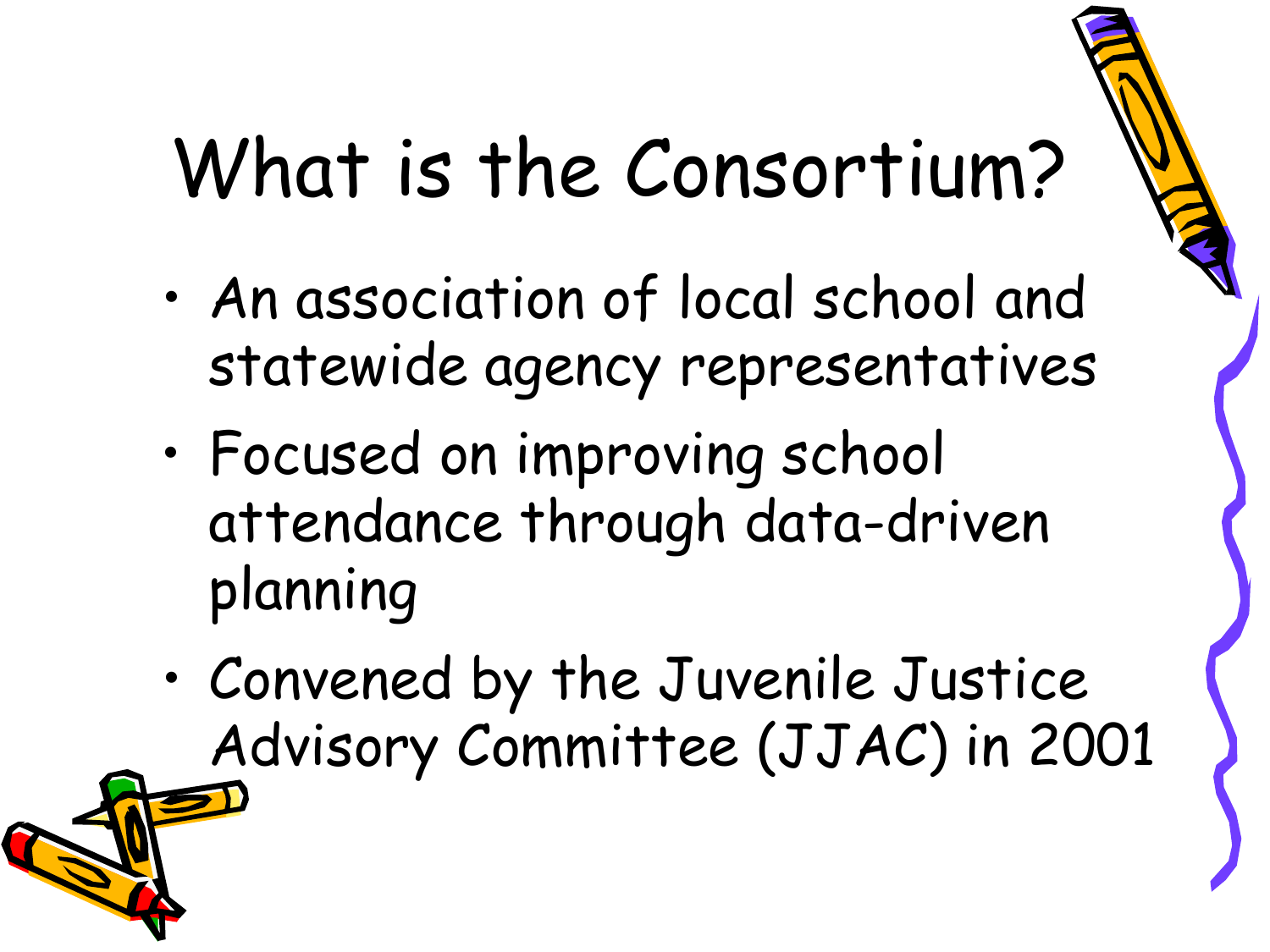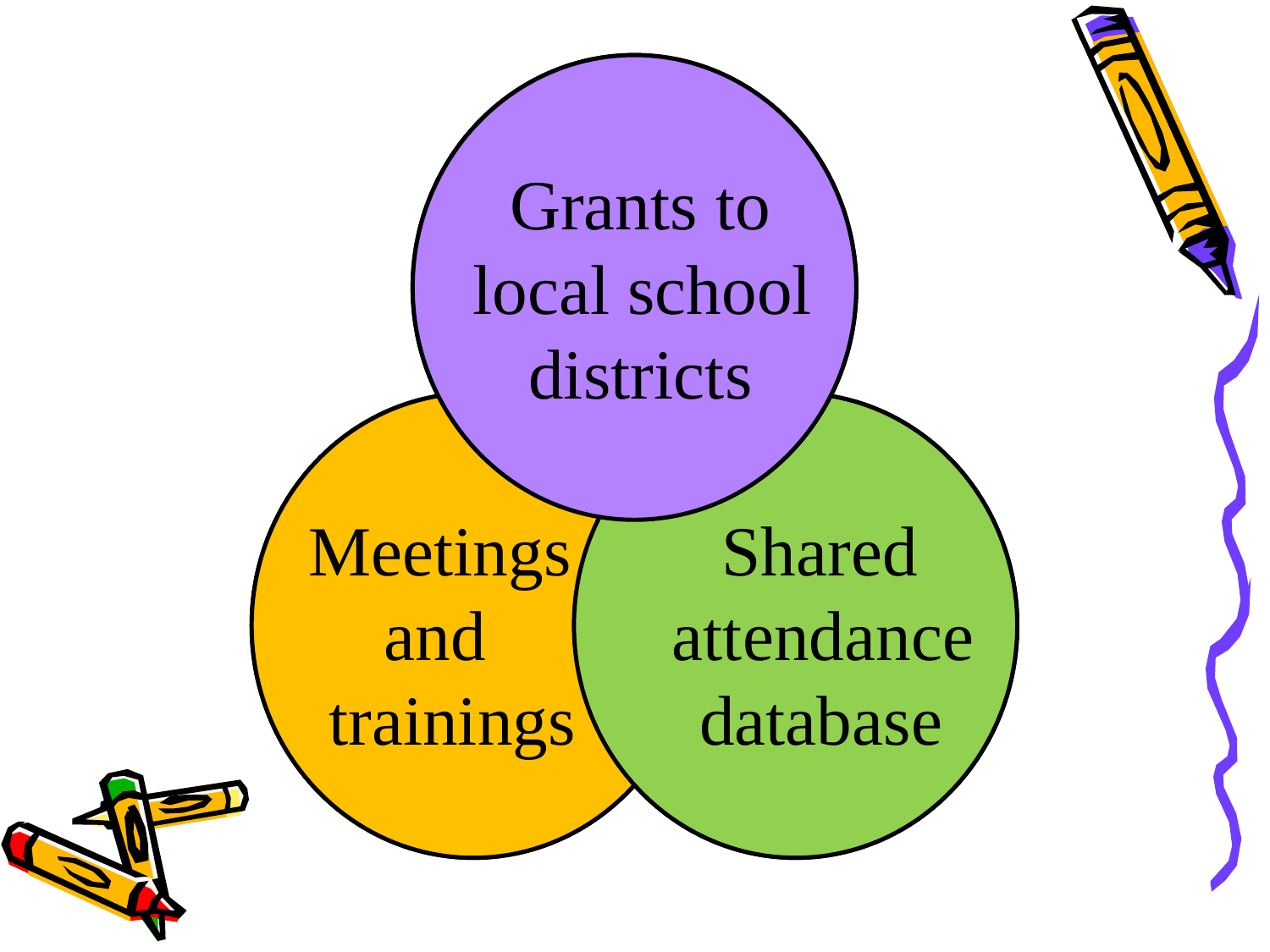# Why School Attendance

- Promotes academic & social learning
- Provides connections with adults, peers, and the community
- Builds habits of attendance necessary for employment
- Provides supervision and structure to the day, limiting free time and keeping students out of trouble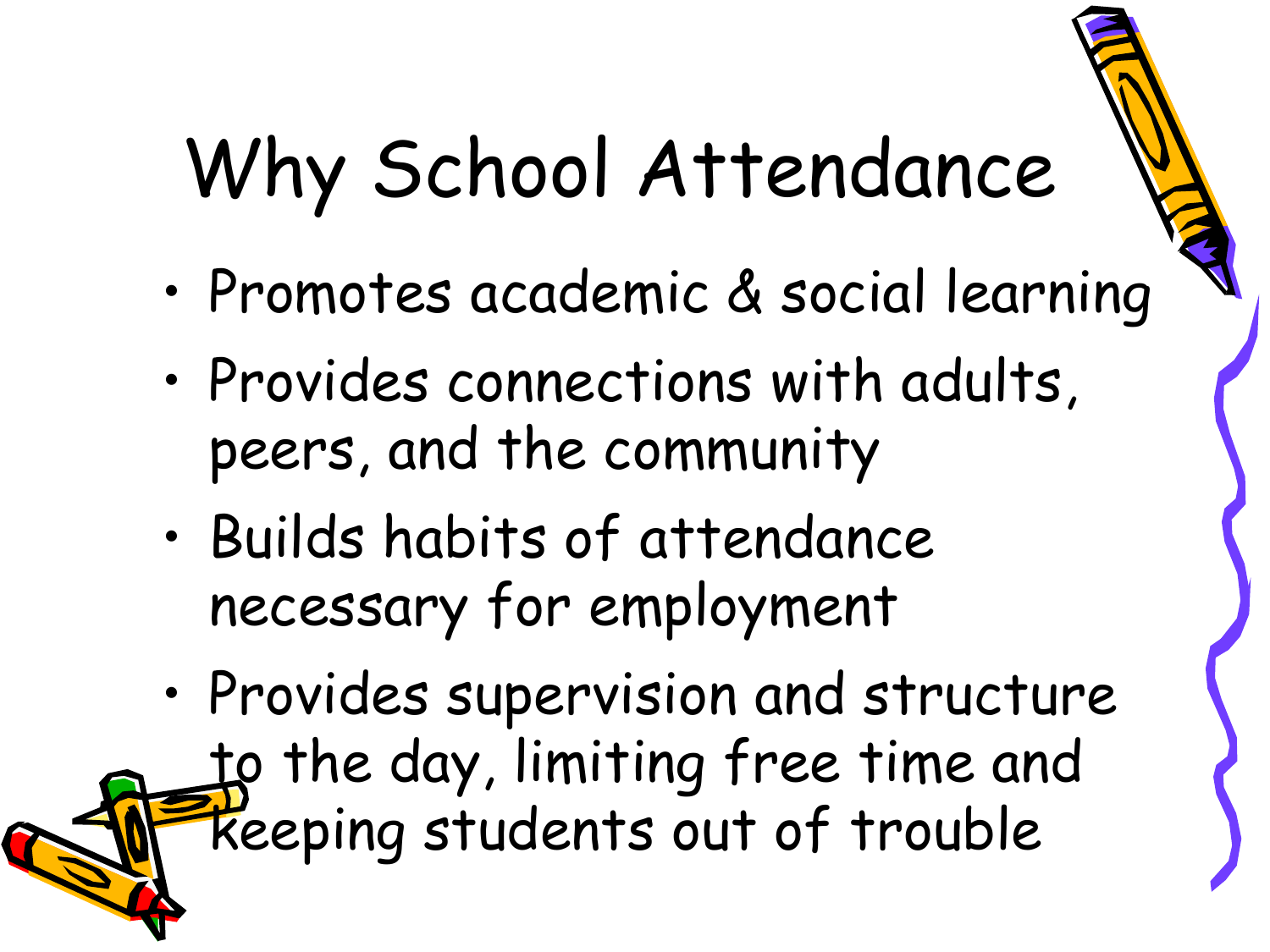# School District Members

- Ansonia
- Bethel
- Bloomfield
- Bridgeport
- Canterbury
- **Derby**
- **Fairfield**
- Griswold
	- Hamden
- Hartford
- Killingly
- Manchester
- New Britain
- New Haven
- Norwich
- Plainfield
- Region 10
- Region 13
- Southington
- Stonington
- Vernon
- Wallingford
- Waterbury
- Waterford
- Windham

#### Currently 25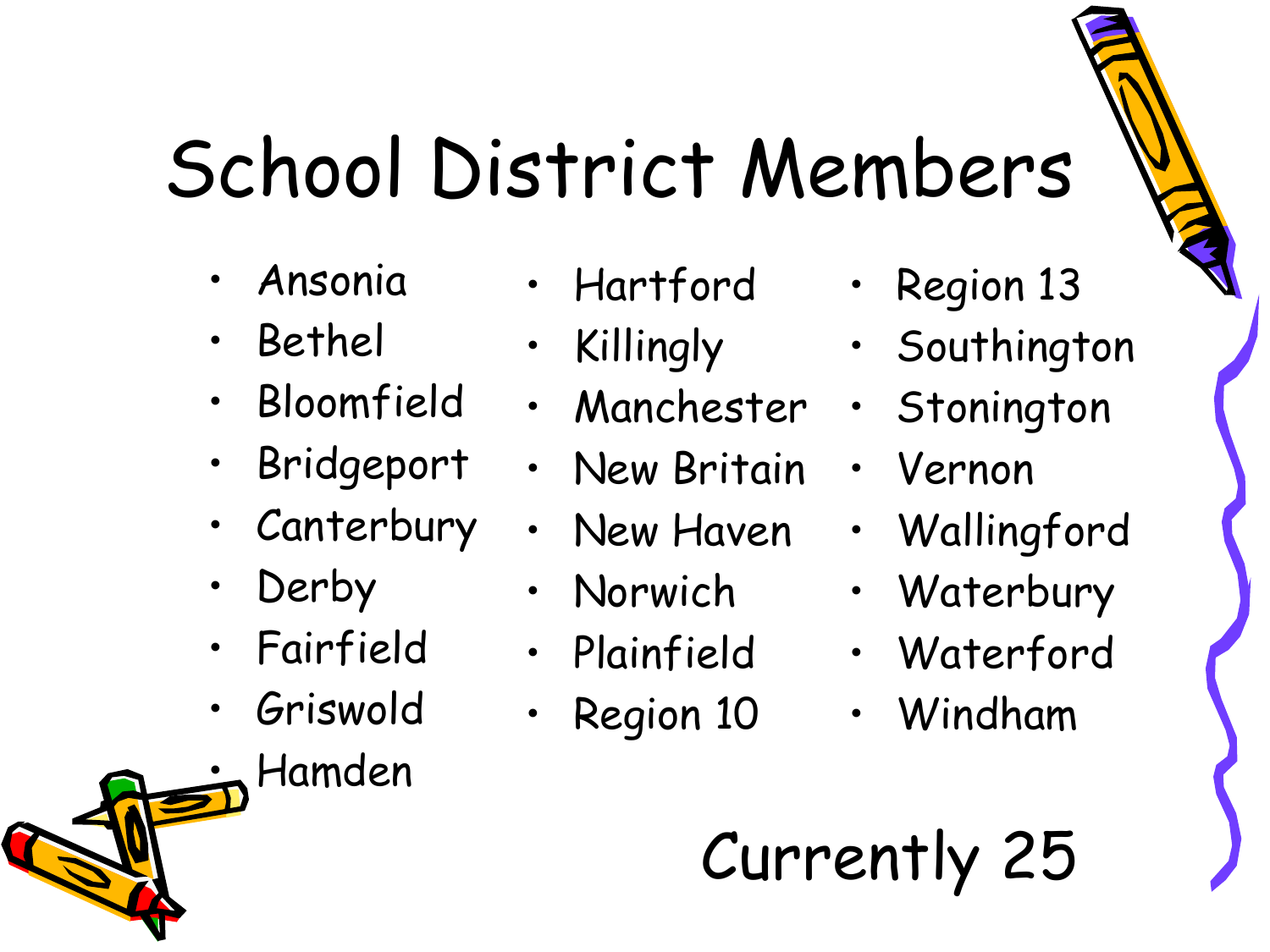

### ADA Over Time

| Year*       | <b>Number of</b><br><b>Students</b> | <b>Average Daily</b><br><b>Attendance</b> |
|-------------|-------------------------------------|-------------------------------------------|
| 08-09       | 154,129                             | 94.4%                                     |
| 09-10       | 162,795                             | 94.3%                                     |
| $10 - 11$   | 159,674                             | 94.3%                                     |
| $11 - 12$   | 191,727                             | 94.1%                                     |
| $12 - 13$   | 209,601                             | 94.3%                                     |
| $13 - 14$   | 154,854                             | 94.4%                                     |
| $14 - 15**$ | 138,377                             | 93.8%                                     |



\* Districts in Consortium data vary by year \*\*Missing data for Derby and New Haven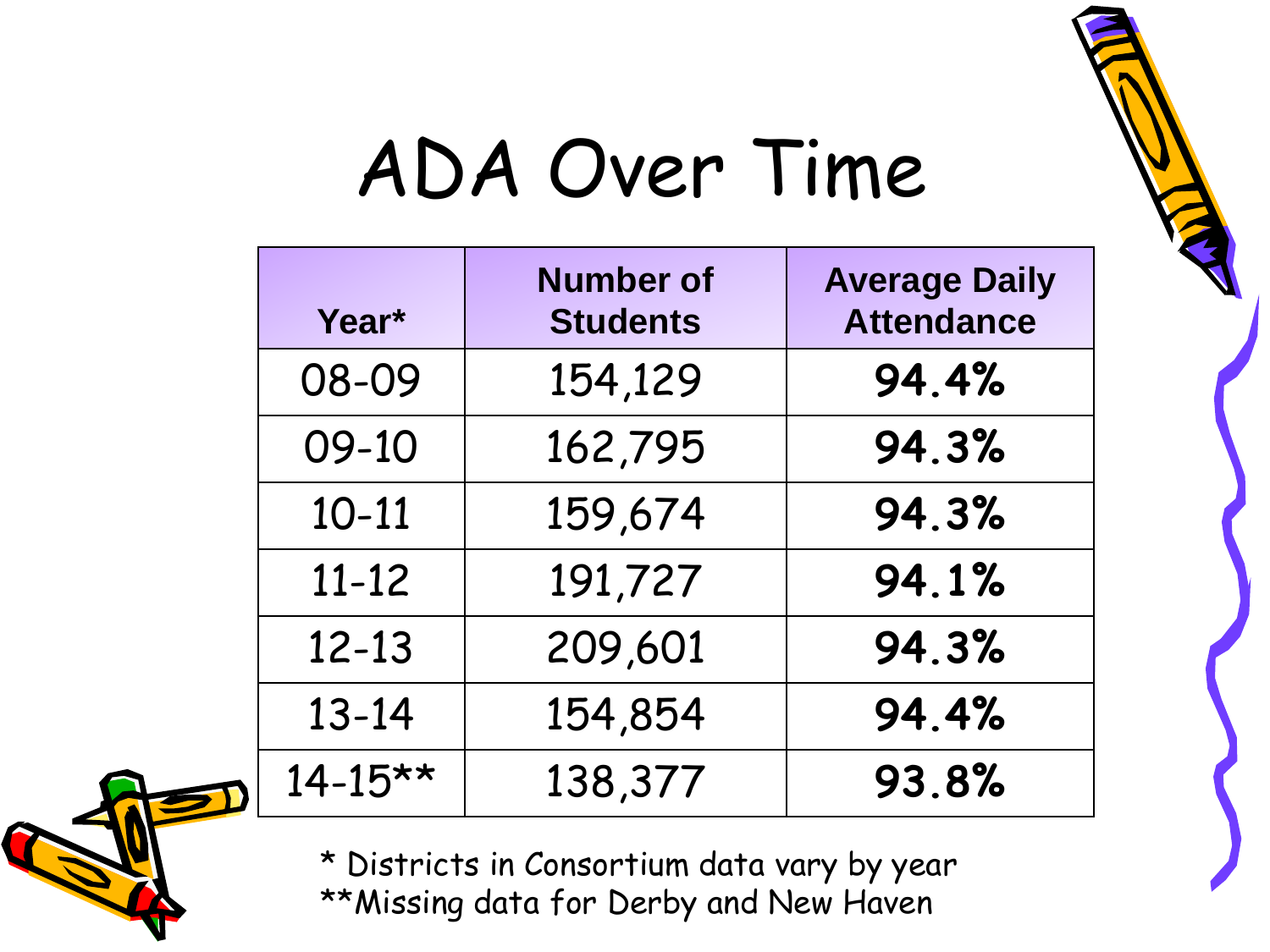

### 2014/15 ADA by Grade\*

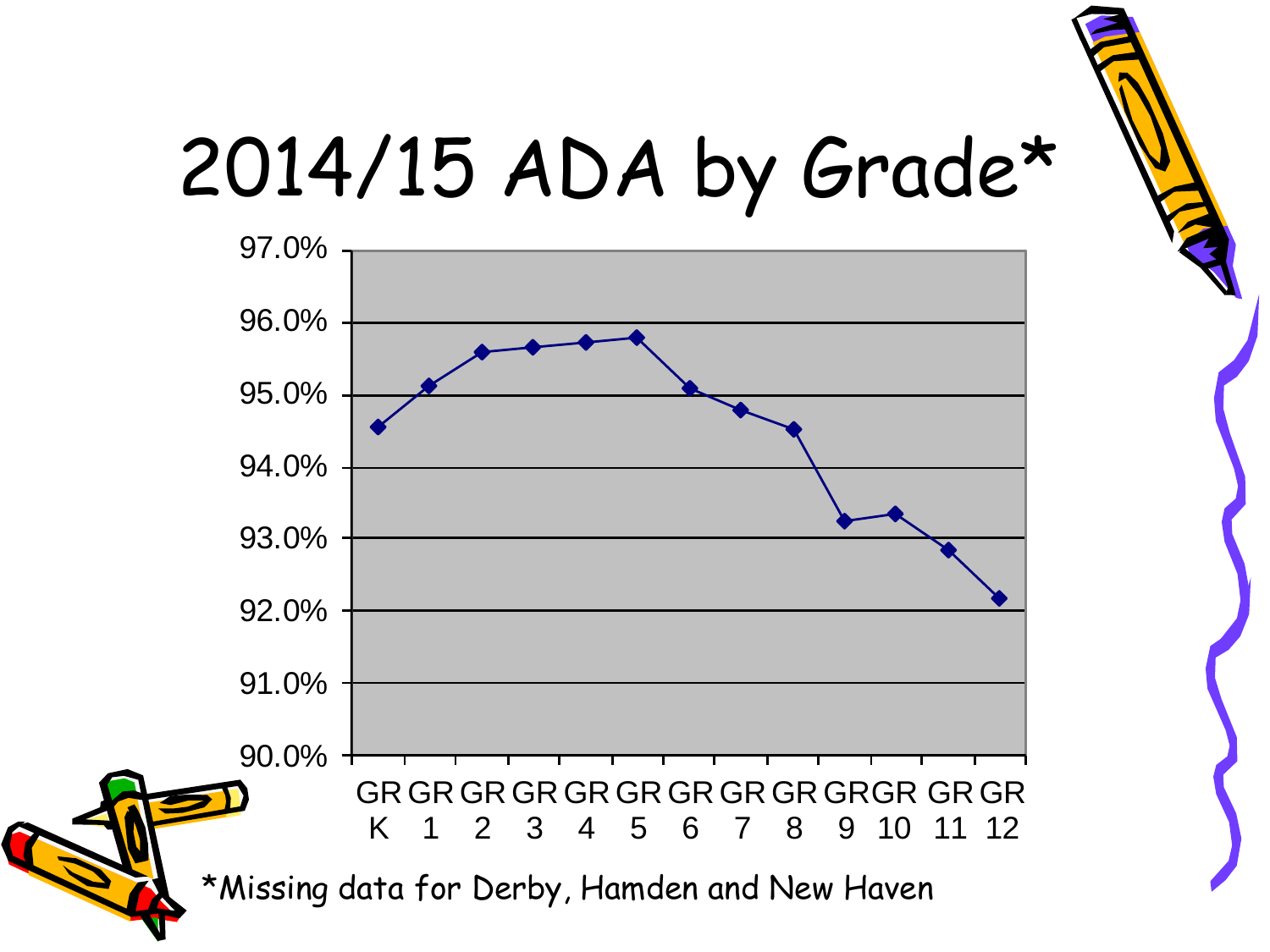## Attending < 90% or Chronic non-attenders

| 2014/2015*                | #<br><b>Attending</b><br>$< 90\%$ | $\frac{0}{\alpha}$<br><b>Attending</b><br>$< 90\%$ |
|---------------------------|-----------------------------------|----------------------------------------------------|
| Consortium 20,285   14.7% |                                   |                                                    |

#### Ranges from 3.9% to 23.7%

\*Missing data for Derby and New Haven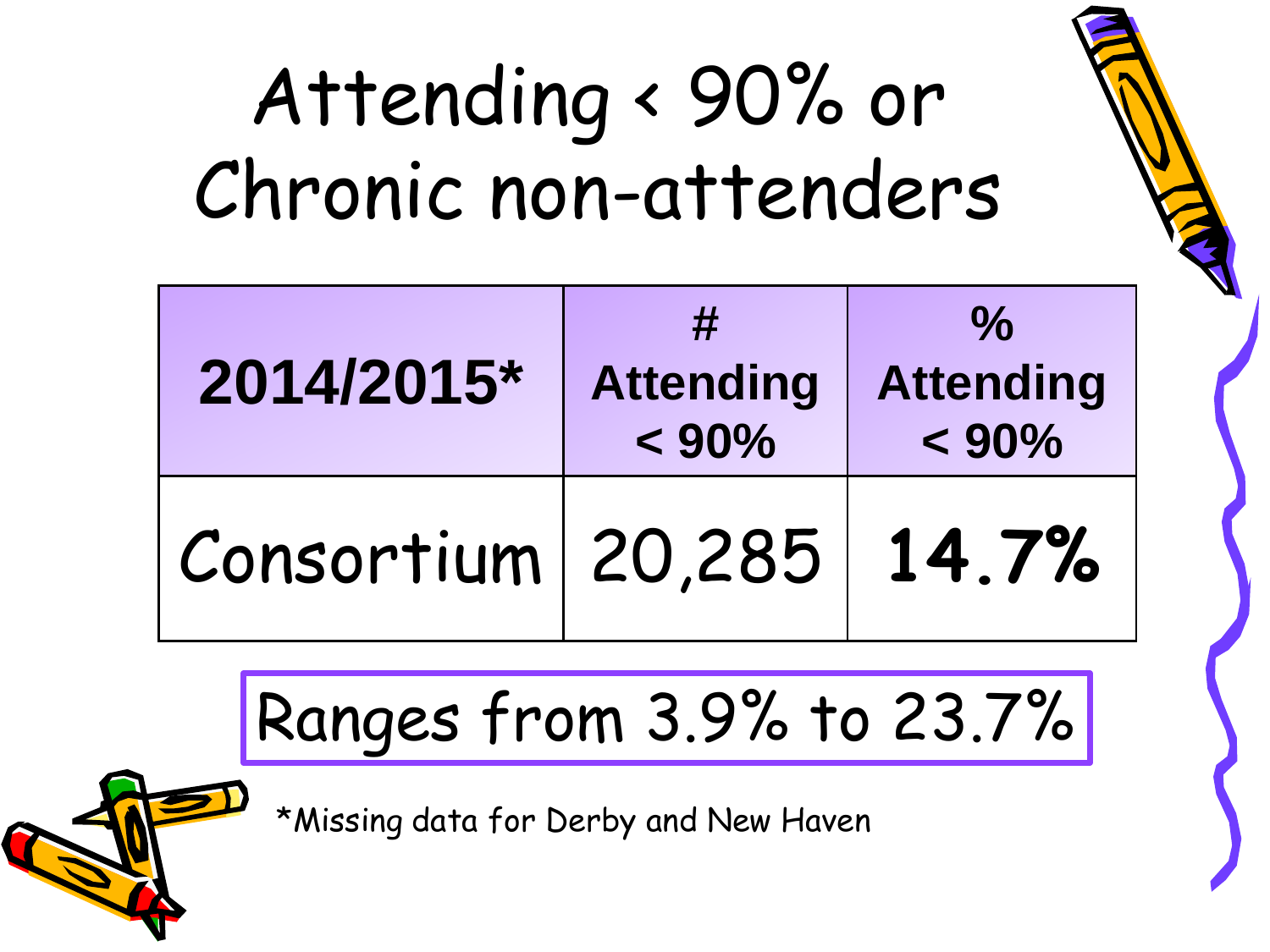# Attending < 90% by Day Range

| <b>Day</b><br>Range | #     | <b>ADA</b> | $\frac{1}{2}$ |
|---------------------|-------|------------|---------------|
| 18-28               | 12246 | 87.5%      | 61.4%         |
| 29-38               | 3869  | 81.1%      | 17.1%         |
| 39-48               | 1932  | 74.8%      | 7.4%          |
| 49-58               | 1291  | 68.6%      | 4.6%          |
| 59-68               | 845   | 63.1%      | 3.0%          |
| 69-78               | 447   | 56.9%      | 1.7%          |
| 79-88               | 322   | 51.3%      | 1.3%          |
| 89-98               | 213   | 46.1%      | 0.9%          |
| 99-182              | 158   | 40.0%      | 0.6%          |



2014/2015 data--missing data for Derby, Hamden and New Haven